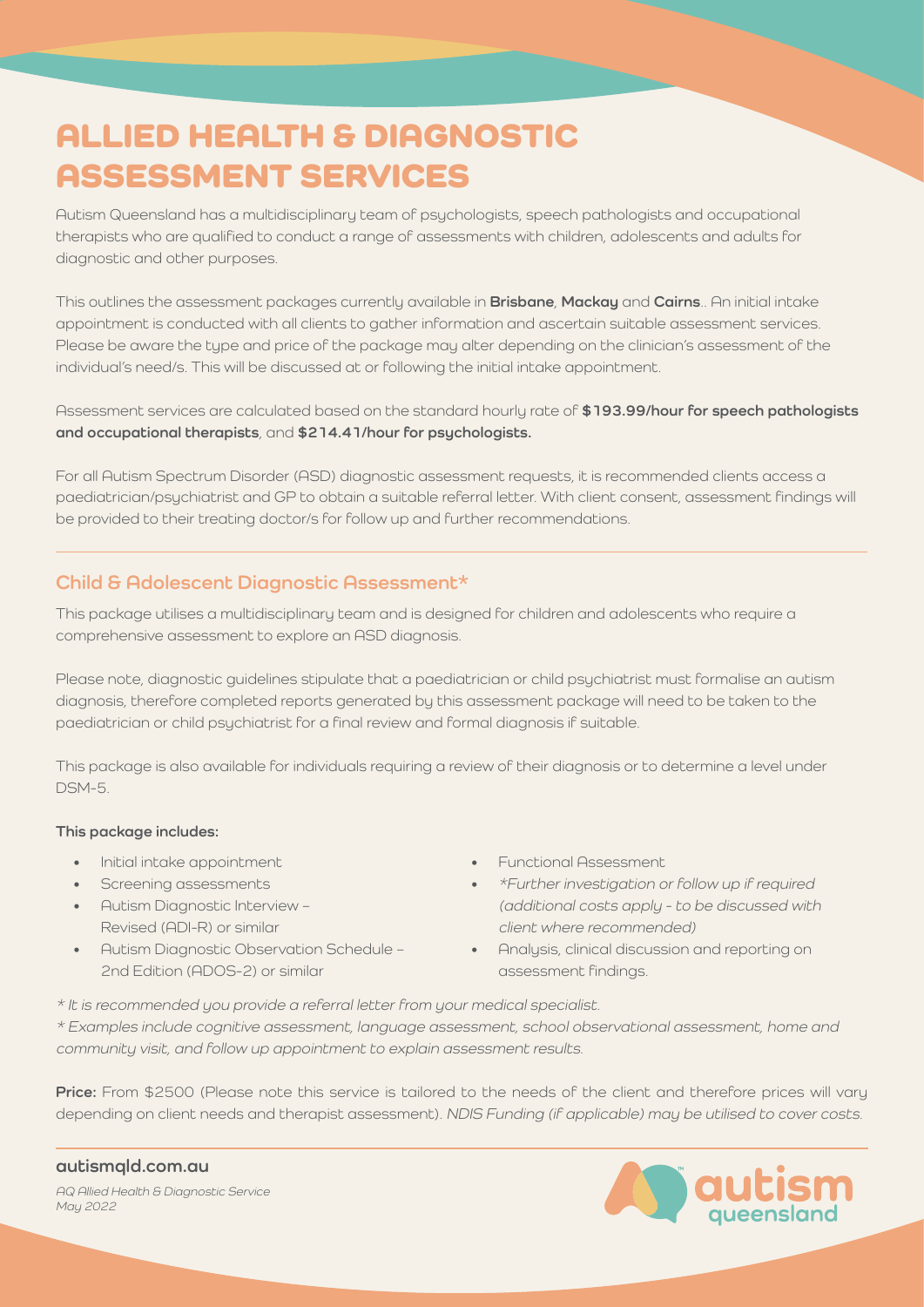# **Adult Diagnostic Assessment\***

This package utilises a multidisciplinary team and is suitable for adults who have never received a diagnosis of ASD and require a comprehensive assessment to explore a diagnosis.

Please note, diagnostic guidelines recommend that a psychiatrist is involved in the ASD assessment process. Completed reports generated by this assessment package will need to be taken to a psychiatrist for follow up, review and formal diagnosis if suitable.

This package is also suitable for adults who require a review of their diagnosis or a level under DSM-5.

#### **This package includes:**

- Initial intake appointment
- Screening assessments
- Developmental case history
- Autism Diagnostic Observation Schedule second edition (ADOS-2) or similar
- Functional Assessment
- \*Further investigation if required (additional costs this will be discussed with client where recommended)
- Analysis and reporting of assessment findings

\* It is recommended you provide a referral letter from your medical specialist.

\* Examples include cognitive assessment, language assessment, workplace observational assessment, home and community visit, and follow up appointment to explain assessment results.

**Price:** From \$2500 (Please note this service is tailored to the needs of the client and therefore prices will vary depending on client needs and therapist assessment). NDIS Funding (if applicable) may be utilised to cover costs.

## **ADOS-2 (as requested by a medical specialist)\***

This package is suitable for individuals whose paediatrician or psychiatrist has requested for the ADOS-2 assessment to be completed to substantiate a suspected diagnosis of Autism Spectrum Disorder (ASD).

## **This package includes:**

- Brief initial intake appointment
- Autism Diagnostic Observation Schedule second edition (ADOS-2)
- Analysis and reporting of assessment findings
- \*Further investigation if required (additional costs this will be discussed with client)

\* Please provide a referral letter from your medical specialist.

**Price:** \$1100-\$1300 (Price will vary depending on therapist/s involved). NDIS Funding (if applicable) may be utilised to cover costs.

AQ Allied Health & Diagnostic Service May 2022 **[autismqld.com.au](http://autismqld.com.au)**